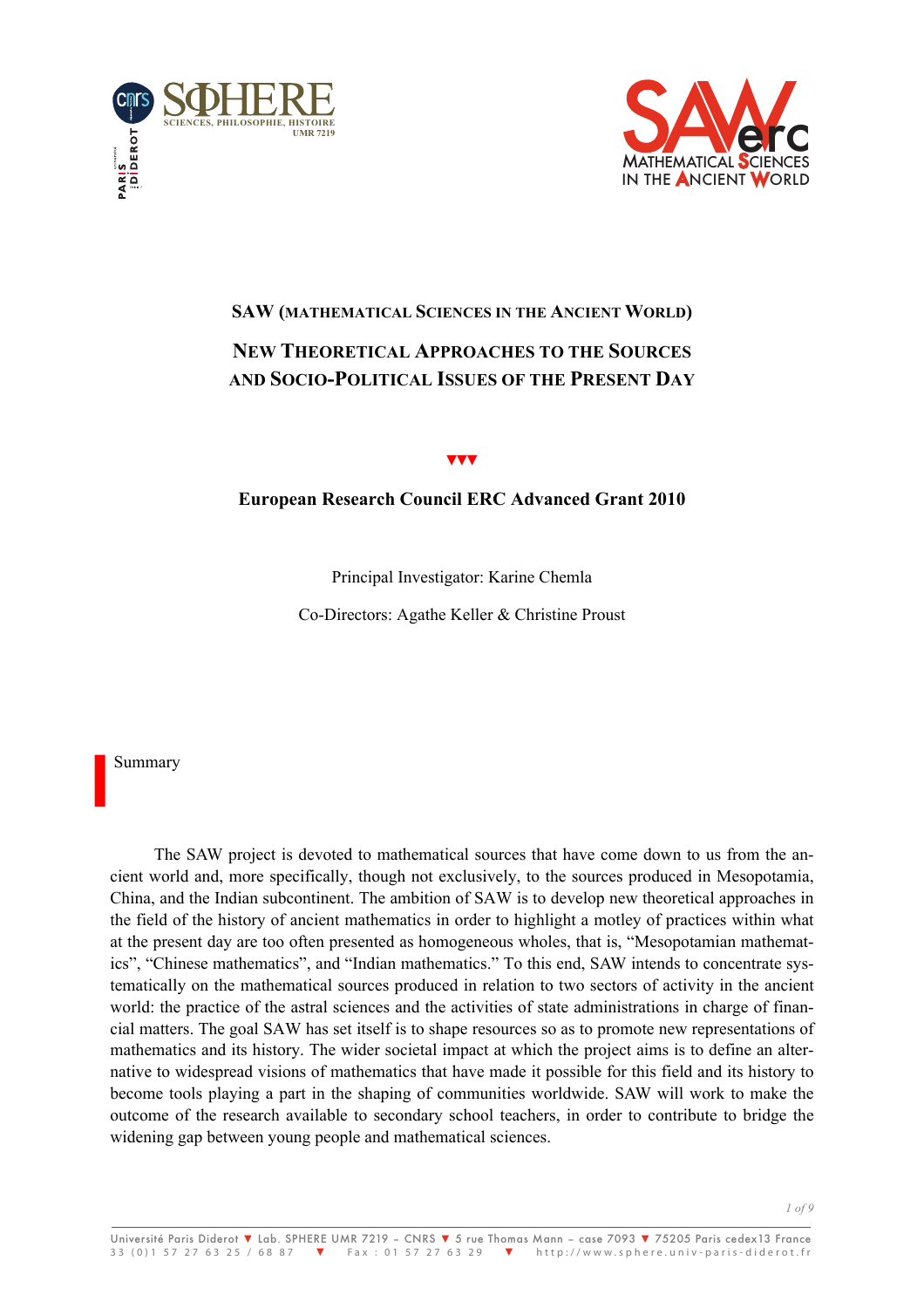



Extended Synopsis of the project

I. DISSATISFACTIONS WITH PRESENT-DAY HISTORIOGRAPHY OF ANCIENT MATHEMATICS

II. AIMS OF SAW

**I**

III. THEORETICAL TOOLS

IV. GENERAL AXES OF RESEARCH

V. SPECIFIC RESEARCH PROGRAMS

▾▾▾

I. DISSATISFACTIONS WITH PRESENT-DAY HISTORIOGRAPHY OF ANCIENT MATHEMATICS

## **1. History of mathematics within history of science**

SAW was formulated in response to an analysis of the present-day state of the history of ancient mathematics. The field of the history of the mathematical sciences in the ancient world is diminishing in size, attracting fewer and fewer young scholars, especially on topics that do not deal with Europe. It is becoming more and more marginalized in the history of science as well as in the history of mathematics. The field is cut into two because of the impact of present-day disciplinary boundaries (the history of mathematics being severed from that of astronomy). Moreover, the field of the history of mathematical sciences in the ancient world is further divided into two trends. One part of it —a small one — focuses on cultural and social history without attending to the details of mathematical ideas and concepts. This is the part of the field that is best inserted in the wider history of science. The other part stresses mathematical or astronomical concepts and results, without attending to their cultural and social dimensions. Ironically, despite their differences, both approaches display a picture of mathematics as if its nature is and has always been unchanging and as if its content had been homogeneous throughout the centuries.

All these problems are compounded in the case of the history of what is regularly called by the strange expression "non-Western mathematics." This fact has resulted in a dramatic situation, since this state of the field leaves standard views that considered Europe as having played the major part in the history of ancient mathematics in their dominant positions.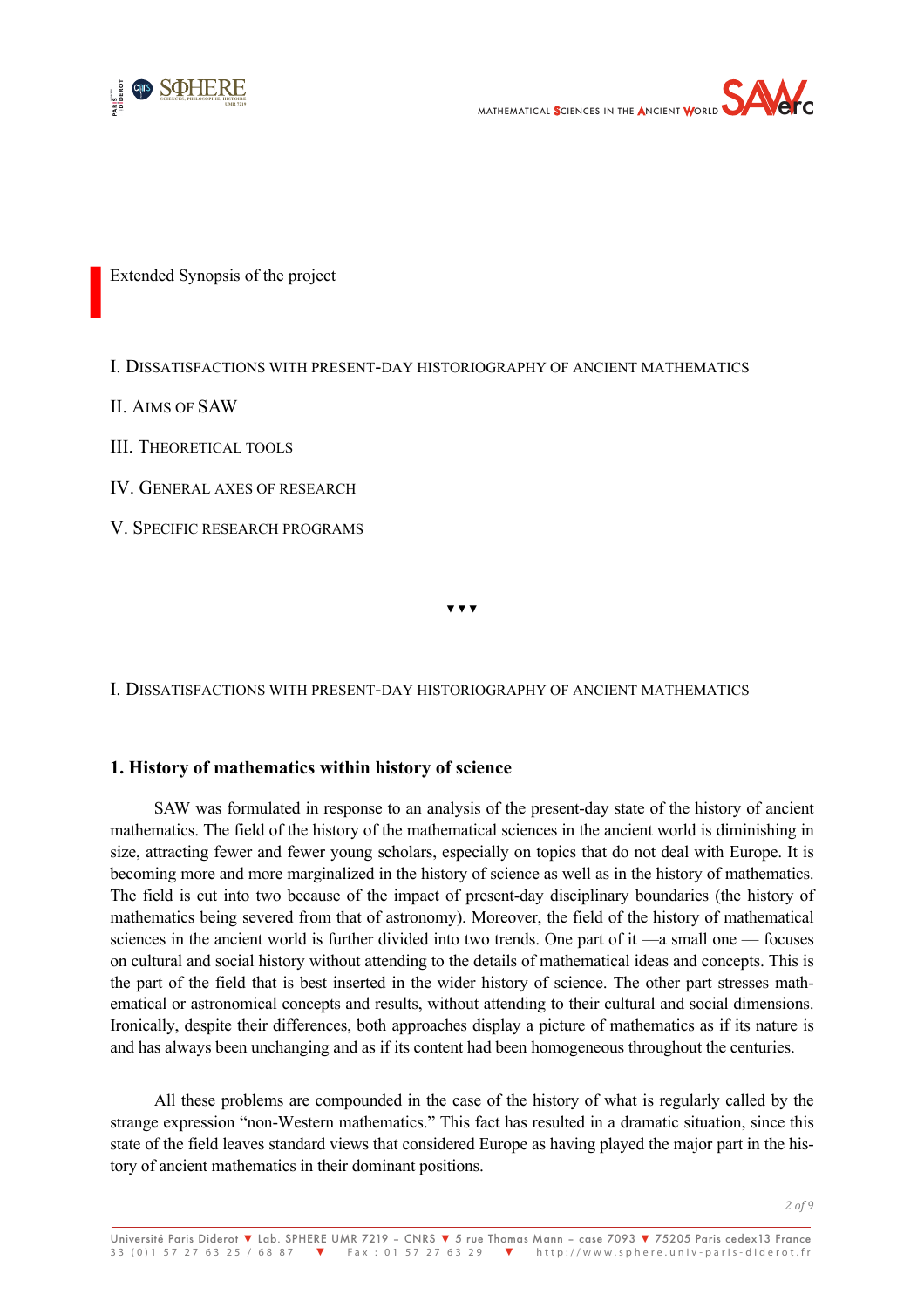



The SAW project was conceived as a response to this challenge. It concentrates on mathematical sources from the ancient world, more specifically, from Mesopotamia, China, and the Indian subcontinent. Its first goal is to strengthen research in these subfields, both by bringing young scholars to them and by addressing new issues and developing new methods. The ambition is to run counter to all the trends described above and renew the approach to these sources from a theoretical point of view, thereby turning the subfield of the history of mathematical sciences in the ancient world into a significant source of innovation for the whole discipline. The decision to concentrate mainly on Mesopotamia, China and the Indian subcontinent derives from the principal theoretical objective SAW set itself. This objective was defined by taking into account the wider societal impact that the history of mathematics exerts in our societies worldwide.

## 2. POLITICAL AND SOCIAL USES OF THE HISTORY OF ANCIENT MATHEMATICS

The SAW project also derives from an analysis of how the field of ancient mathematics is loaded at the present time with social and political issues. In the 19th century, the institution of nation-states played a key part in the formation of the discipline of history of science. This relates to an essential fact: due to the prestige attached to science, and also specifically to mathematics, history of science has provided some of the main cultural artefacts that entered into the making of nations. This also held true for empires, "civilizations," or other kinds of "communities." Means have been invented to create communities around science and its history. SAW intends to analyze *in detail* how the connection between the making of communities and the historiography of science was shaped and how the process is still at work in the modern world. Eurocentrism in the history of mathematics was, at least partly, a product of this phenomenon. This factor has also, most probably, played an important part in maintaining Eurocentrism in its dominant historiographic position until today. All over the world, at the present time, communities claim their value on account of "their contributions" to mathematics, unless they claim their difference on account of the "specific kind of mathematics" that is suited to them.

The main objective SAW set itself was determined by an observation. The historiographies that are affected by these phenomena present mathematics as a discipline that shows an overwhelming uniformity. This uniformity is approached in two ways. Either the nature of mathematics is assumed not to have changed throughout history —this is what we shall call "global uniformity"—, and the various communities are taken to be characterized by their "firsts", or mathematics is portrayed as being practised in a specific way, depending on the nation or the "civilization" considered ("the West," China, India, Mesopotamia, and so on). Mathematics would present various brands of "regional uniformity." One would thus be entitled to speak of "Western mathematics" or "Chinese" or "Indian," mathematics.

Let us leave aside the concepts of "precursor," or "first," whose use has already been analyzed in depth, and concentrate on these assumptions of "uniformity." The former conception of the "uniformity" of mathematics —the "global uniformity"—evokes a faith in the uniformity of the scientific practice, epitomized by the belief in a "single" scientific method. In the last decades, much effort has been devoted, in history and philosophy of science, to expose the shortcomings of such a view. This effort has borne more on science in general than on mathematics in particular. More work remains to be done more systematically on mathematics along the same lines. Interestingly enough, historians like Richard Yeo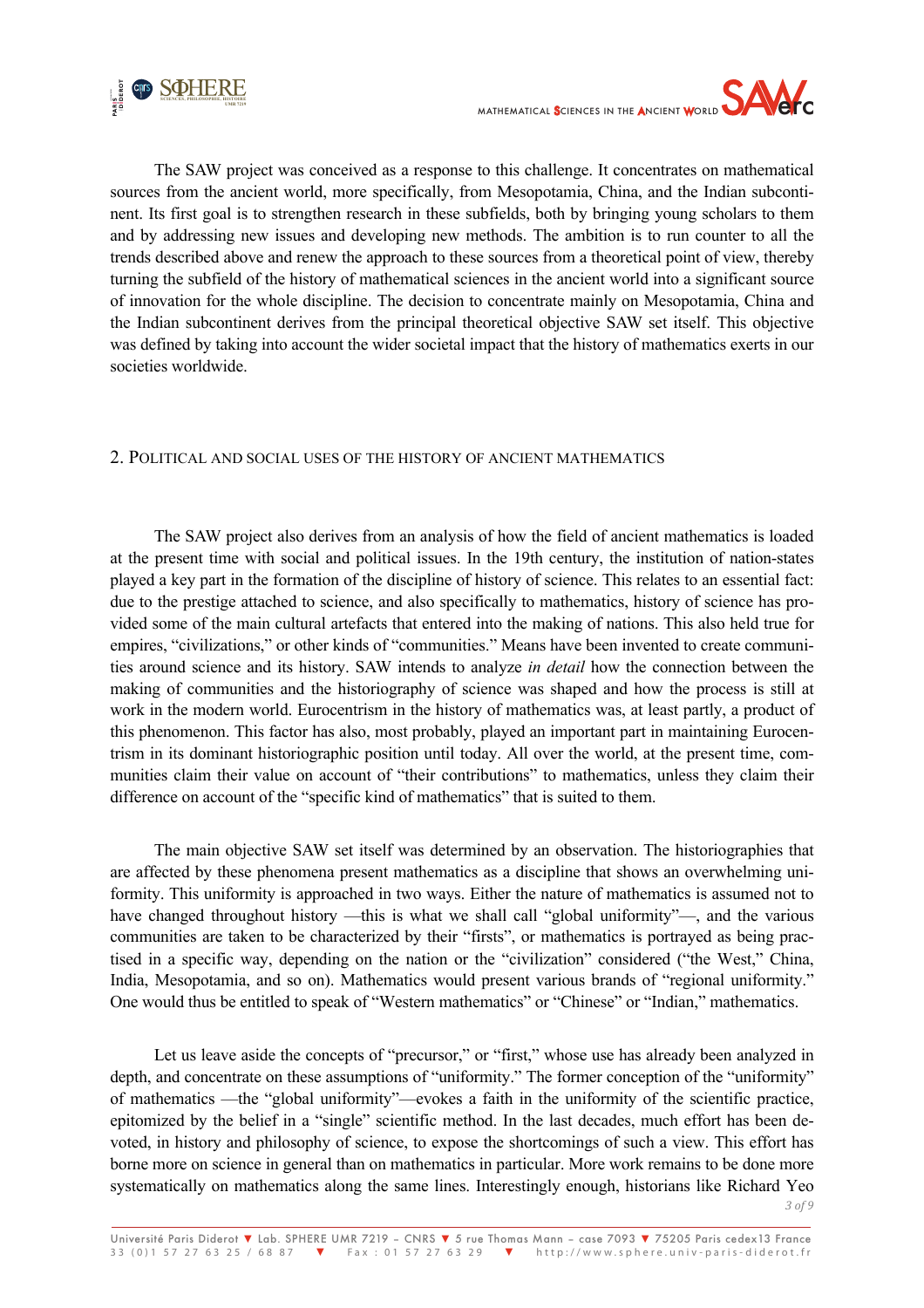

have argued that this emphasis on "the" scientific method, which is so perceptible among "scientists" from the 19th century onwards, had to be correlated to the shaping of "the scientific community" after 1800. One may thus interpret the effort that historians and philosophers of science recently placed in this direction as a critical analysis of an idea of scientists as forming a "community."

Much less work, however, has been devoted to the latter conception of the "uniformity" of mathematics —the "regional uniformity". And yet, it is the one that has probably the tightest connection to the making of "communitarian" historiographies, which can be identified at work in some trends in all the societies of our global world. It was this observation that determined where SAW wanted to exert its theoretical effort. Its main goal is to expose the limitations of views that consider the mathematics produced in either Mesopotamia, or India, or else China, as "uniform." The project aims to highlight *how* one can identify, in these three geographical areas, different mathematical practices and bodies of knowledge, anchored in specific social and professional contexts. At a theoretical level, the fulfilment of this objective will require a critical reflection on the concept of a "culture of scientific practice"—to be distinguished from more essentializing uses of the word "culture." Moreover, we shall have to address the issue of how different cultures, in a sense to be determined, connect with each other—we will rather suggest "overlap" with each other. This question is fundamental, if we are to take as far as possible our critical analysis of representations in terms of community. However, the question is no less fundamental in general history and philosophy of science at the present time, since we find ourselves at a juncture where we need theoretical tools that will allow us to move from the description of a variety of local practices to a more global picture.

II. AIMS OF SAW

The objective is to introduce an initial decomposition into smaller entities of what at the present day is too often presented as homogeneous wholes, that is, "Chinese mathematics," "Indian mathematics," and even "Mesopotamian mathematics." The strategy adopted to do so is systematic. Whether we look at Sumero-Akkadian, Sanskrit, or Chinese sources documenting ancient mathematical practices, in each area, some of the sources adhere to spheres of astronomical/astrological activity, whereas others appear to be closer to the workings of an administration dealing with financial matters. It is because the three sets of sources that were handed down from Mesopotamia, China and the Indian subcontinent present that same feature that we have chosen to concentrate on these three areas in parallel for the SAW project. The project intends to focus on sources specifically adhering to either domain of activity and to identify, by contrasting them with each other, specificities in the practice of, and knowledge in, mathematics to which they bear witness. Our expertise in these subfields is sufficient to know that the method will yield results. These sources represent the material means with which SAW will realize its program.

Even though mathematical knowledge and practice appear to differ from social context to social context in ways that need to be understood, they also partly overlap. This remark may explain why previous historical research has failed to identify these patterns of differences and has offered a vision of "cultural" uniformity. This feature is quite important on a theoretical level. We are indeed confronted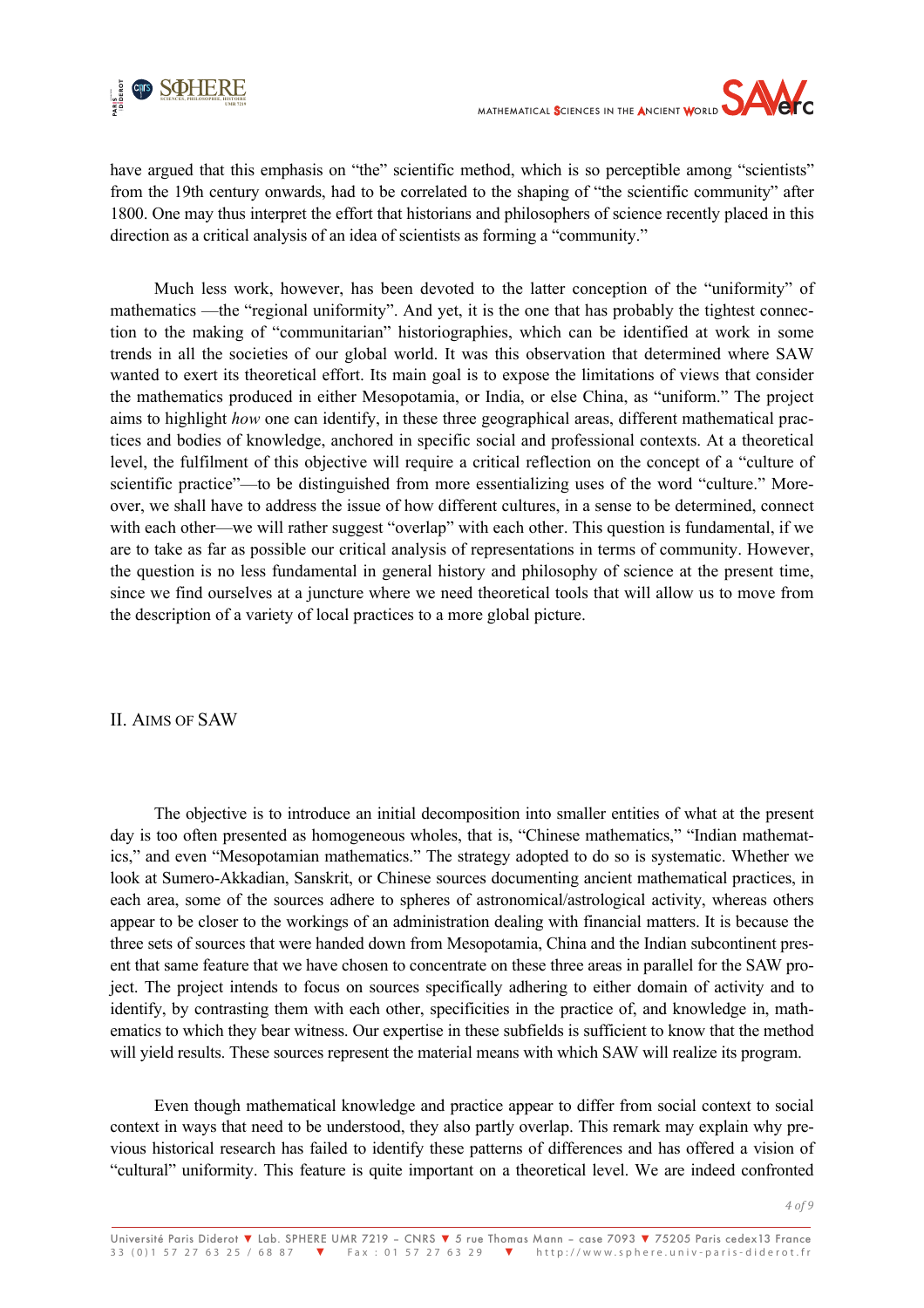

with local cultures of mathematical practice that are not confined within sealed boundaries, but share common knowledge and ways of working. SAW aims at finding the theoretical tools to describe this pattern of dissimilarity and overlap in greater detail. This is the conceptual breakthrough for history of science on which SAW will work, —its theoretical means. The situations observed already appear to be promising in this respect and yield sufficient empirical evidence to serve as a basis for this exploration.

In addition to work on primary sources, SAW intends to carry out a reflection on the history of historiography of mathematics. Such a reflection is essential to approach our sources in a critical way. The main focus of SAW in that direction will be on the key general operations which are at play in the making of the historiography of ancient science: the shaping of critical editions, the constitution of collections, the conceptual tools used to make the past in the present.

## III. THEORETICAL TOOLS

On a theoretical level, SAW does not start from scratch; we can rely on a considerable amount of research work. Contemporary research in the history and philosophy of science has placed much emphasis on shaping conceptual tools with which one can approach, from different perspectives, various features of "local" scientific practices. It is impossible to do justice to the innumerable suggestions that have been put forward. Let us mention three examples to show where we situate ourselves in this landscape.

Following A. Crombie's conception, which was expounded in its fullest form in *Styles of scientific thinking in the European tradition* (1994), I. Hacking has elaborated his concept of "style of reasoning" (for instance, Hacking 1992). Hacking identifies six styles, depending on the "method" adopted for the inquiry (axiomatico-deductive reasoning, laboratory style and so on). His focus lies on understanding the main components that need to be taken into account to capture all the dimensions of a style. Hacking thus suggests a systematic tool to approach the variety of scientific inquiries. However, this variety is considerably reduced for mathematics, for which Hacking only considers "axiomatico-deductive reasoning." This conception can be challenged if we consider a much wider set of sources. Moreover, Hacking's goal has the counterpart that he does not attend to the historical transformation of his styles. In our view, they can be a tool for our endeavour, but by no means the only one. SAW will have suggestions to make to refine this tool.

In her book *Epistemic cultures*, K. Knorr-Cetina (1999) attempts to identify, within given disciplines, short-term configurations that include collectives and their modes of organisation, knowledge machineries and their uses, her main aim being to account for "how we know what we know." Several of her suggestions can inspire an approach to ancient mathematics, for instance, the analysis of "knowledge machineries." However, the difference between our objects —present-day activity versus ancient texts— and our modes of access to the object of study —ethnography versus the analysis of documents— limit the possibility of a full transfer. The ethnographic approach adopted allows her to deal with short-term phenomena, which are out of reach with ancient documentations. Moreover, the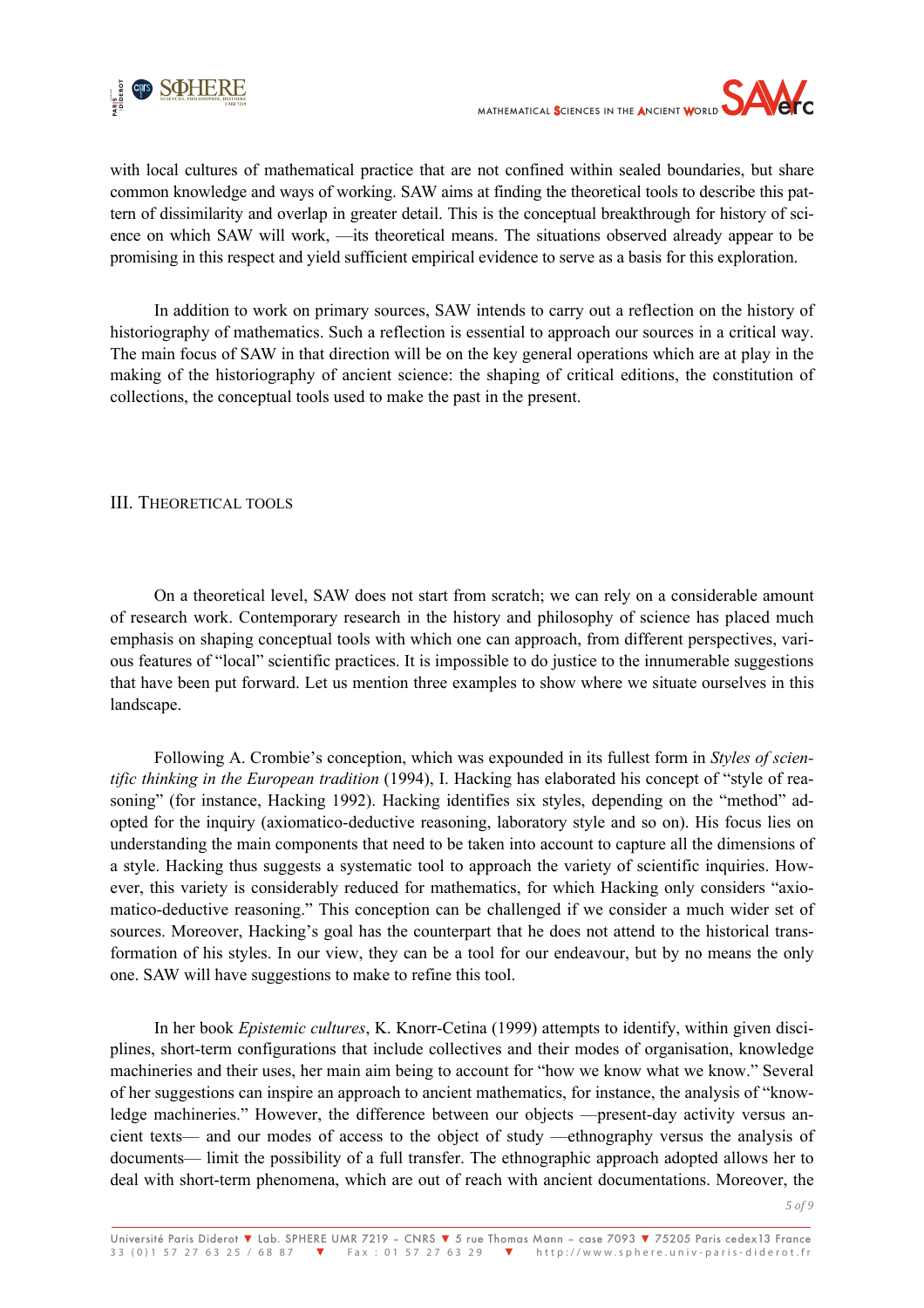

nature of the human collectives engaged in the inquiry remains most of the time unknown, at least in its details. The full scope of her approach is intrinsically limited to the observation of scientific activity at the present time.

In *Making sense of life*, Evelyn Fox Keller (2002) introduces a concept of "epistemological culture," from which again we can derive inspiration. Her emphasis is placed on the fact that in order to describe the working of a collective engaged in scientific inquiry, it does not suffice to attend to the "local practices —the techniques, the instruments, and the experimental systems—of a particular scientific subculture." In other words, the features usually described by historians are not rich enough to capture broadly the specificities of how knowledge activities are conducted within a collective. In her view, one must also take into account "the norms and mores of a particular group of scientists that underlie the particular meanings they give to words like theory, knowledge, explanation and understanding, and even to the concept of practice itself." These meanings, she emphasizes, betray an unexpected variety. As a result, the problems that the practitioners operating within a given collective will find important to address and the kinds of answer they will consider appropriate will differ, depending on key epistemological choices shared by the collective. Therefore, the knowledge produced will bear the hallmark of this global set of factors.

These conceptual attempts at providing means for approaching in a systematic way the diversity of scientific practice were all mainly designed while dealing with modern science —at the earliest, early modern science. They overwhelmingly consider only European or North-American source material. Mathematics plays a minor part, if a part at all, in all three. However, they all provide insights to shape analytical tools that we shall need in order to be attentive to all the details needed in our sources and perceive differences in mathematical practice.

In the last years, and through an engagement with ancient Chinese sources, K. Chemla has shaped a first set of tools suited to approach mathematical practice along these lines. She has suggested to decompose the knowledge machineries into "elements" (problems, algorithms, diagrams, kinds of text and inscriptions used, and so on) in order to gather evidence allowing the historian to restore how actors worked with this kind of elements. This is what she calls "practices with elements." In this respect, as E. Fox Keller had suggested, epistemological factors proved to be essential: what epistemological values did actors prize? What were the objectives actors assigned to proof? Raising these kinds of questions enables a description of the nexus of practices with elements, into which a given way of doing mathematics must be analyzed. Such an analysis is crucial to compare and distinguish between different ways of doing mathematics. Moreover, it is also essential to introduce the "practices" that actors have shaped with these "epistemological elements." In fact, their epistemological practices permeate the practices with other material elements. For example, in ancient China, the way generality is practiced echoes into how problems and algorithms are written and as well as how diagrams are designed. This whole set of practices shapes a network of relationships. K. Chemla suggests that the expression of "culture of mathematical practice" refers to such a set. These tools are discriminating enough to approach more extensively different corpuses of ancient mathematical sources worldwide and identify different practices. This is what the SAW project plans to do. We believe that the descriptive power of the tools should now allow us to identify differences in practice and body of knowledge within "Chinese mathematics," "Indian mathematics," and "Mesopotamian mathematics."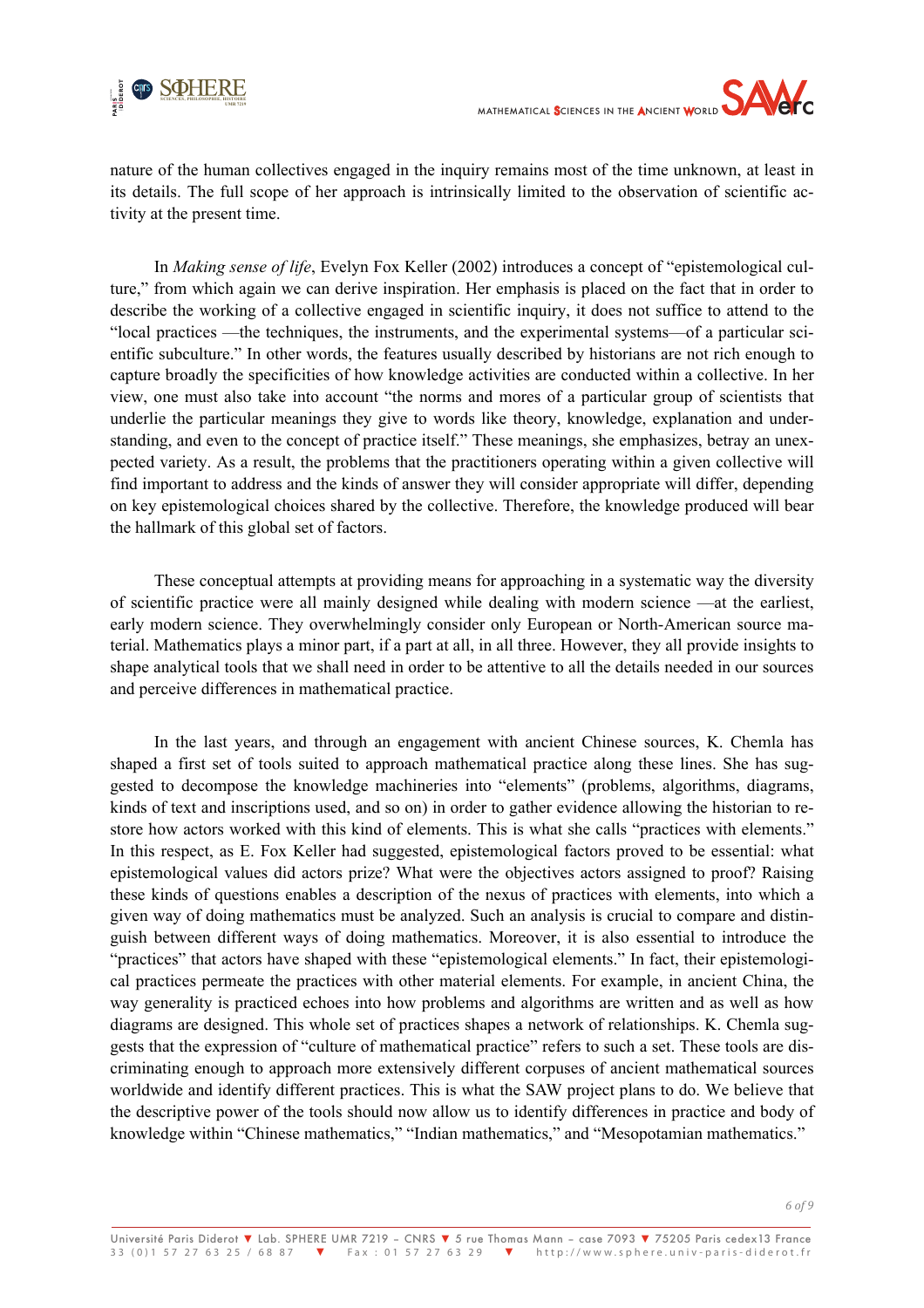



However, SAW will not limit itself to apply analytical tools that were already designed. In addition to further refining these tools through extending their application, we have another theoretical perspective in mind. As was indicated, if we rely on Chinese sources, we can already perceive that the extant mathematical writings composed within the context of a practice of astral sciences and those which were used by civil servants in charge of administrative matters present differences as well as a given amount of overlap. They do not form cultures that would need to be identified as separate entities, before raising the question of their exchanges, for instance, through "trading zones." Rather, these cultures appear to belong to a continuum with specific poles and common regions. This is the picture for which we plan to explore new conceptual tools, in an attempt to establish an approach to "cultures without culturalism." We are convinced that these phenomena can be analyzed in a precise way, with the tools we have started to design. We should thus be able to describe the pattern of similarity and overlap with a fair degree of precision.

#### IV. GENERAL AXES OF RESEARCH

## **1. The definition and use of measuring units —The practice of problems**

One of the key operations needed by any administration in charge of financial matters is the definition of measuring units. This operation requires mathematical work for which we have evidence in our sources. This work has scarcely been studied. Much more remains to be done. This aspect is quite meaningful for the SAW project. Once measuring units were defined, the way in which they were used and the way in which practitioners operated with the results of such measures are key features in the identification of distinct mathematical cultures. Moreover, mathematical sources provide evidence that complements aspects on which administrative sources remain silent. We think, in particular, of the measure of amounts of grains, extensions of fields and capacities of granaries that were so essential to the management of the state. The astral sciences also required measuring units. The comparison between the systems of measuring units used by our various sources, the connection that can be established between them on this basis, and the evidence on how one operated on quantities in mathematical practice will lie at the focus of our first workshop. The mathematical documents adhering to the working of the administration seem to have used problems more often. Special attention will be devoted to the use of mathematical problems and to whether they manifest or not adherence to an administrative practice.

## **2. Astronomy and calendar—The practice of tasks**

In addition to paying attention to the practice of mathematics attached to the description and determination of astronomical phenomena — the motion of the planets, computations of specific moments such as eclipses, risings and settings — we plan to focus on how mathematics was involved in the production and use and calendars and almanacs. In relation to these issues, we shall examine who were the people in charge of producing these artefacts. Who used calendars and almanacs, and what knowledge was required for their use? The mathematical documents adhering to astral practices seem to have more often used tasks to introduce mathematical procedures. We will test this hypothesis.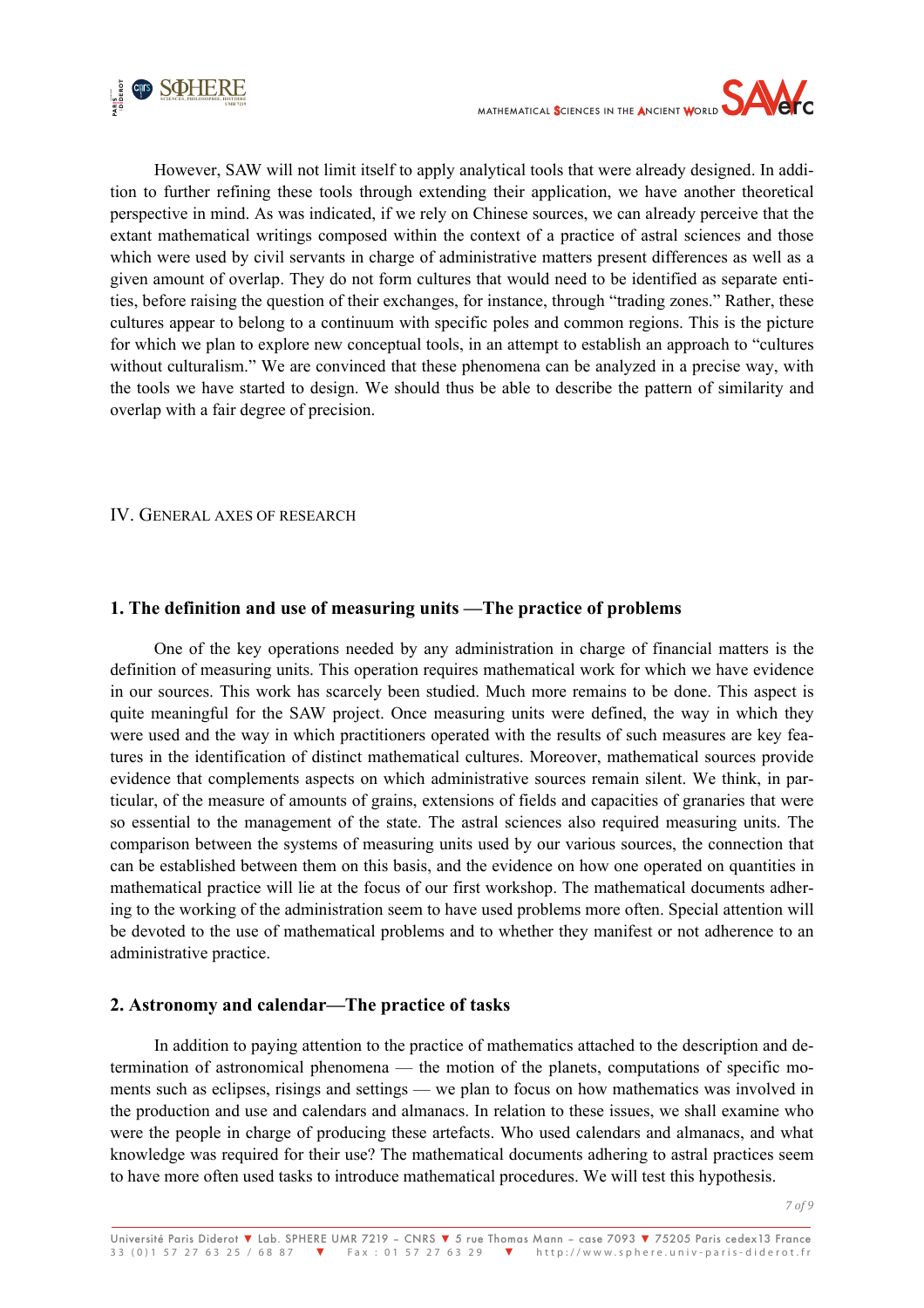



# **3. History and historiography of mathematical cultures**

On the basis of the research carried out during the first three years, we shall attempt to work out an initial synthesis on the identification of various mathematical practices in our three geographical areas. We shall consider the pattern of differences and overlap between the various local cultures identified. The aim will be to suggest theoretical tools in this respect that can be used in history of science and beyond. In addition, we shall examine the uses of histories of past mathematics within various political arenas. Moreover, we shall concentrate on examining in a critical way the ways in which past historiographies have described "communitarian" mathematics as homogeneous. Several features will have to be examined in this respect, such as the history of critical editions and collections of sources, and the modern writing of histories. We shall elaborate the theoretical tools needed to offer the first elements of a new historiography for ancient mathematics. At this point, we will prepare source material meant for a broader audience and especially for high-school teachers to promote a new vision of ancient mathematics.

#### V. SPECIFIC RESEARCH PROGRAMS

## **1. Mathematical sciences in Mesopotamia**

Cuneiform sources provide us with a wealth of information on mathematical sciences and measuring practices within different milieus, at different time periods, ranging between the early third millennium and the end of the first millennium B.C.E.. This feature is quite important for the project, since it allows us to identify distinct mathematical cultures, depending on the activity in relation to which mathematics was carried out, before we can raise the question of the contact zones and circulation between them. With respect to cuneiform sources, the project will concentrate on three kinds of issues.

First, we shall address the issue of the uniformity of mathematical practices in several ways: do schools of different cities manifest a uniformity of practice? Do administrations display the same practices as schools, and in cases when connections can be brought to light, are there schools that are closer to administrative practices? The reason why the comparison is to be done in this way is that there are indications showing that professional milieus, such as that of scribes, travelled and exchanged practices among themselves more than with the milieus in administration.

Secondly, we shall analyze in detail the mathematical practice developed in relation to astronomical activity. We shall focus only on one of the two archives essential in this respect: Uruk in the first millennium B.C.E.. Its archives contain tablets that are purely mathematical as well as tablets devoted to astral topics. The question will be to compare the mathematical practices in both corpuses. SAW plans to publish editions of these sources and to describe the specific mathematical culture to which they attest.

Thirdly, a key feature of the project is to shape methods that ground our interpretation of ancient sources in the critical awareness that provides a material and social history of the archives and collections of sources. Several directions of research will be explored in this respect.